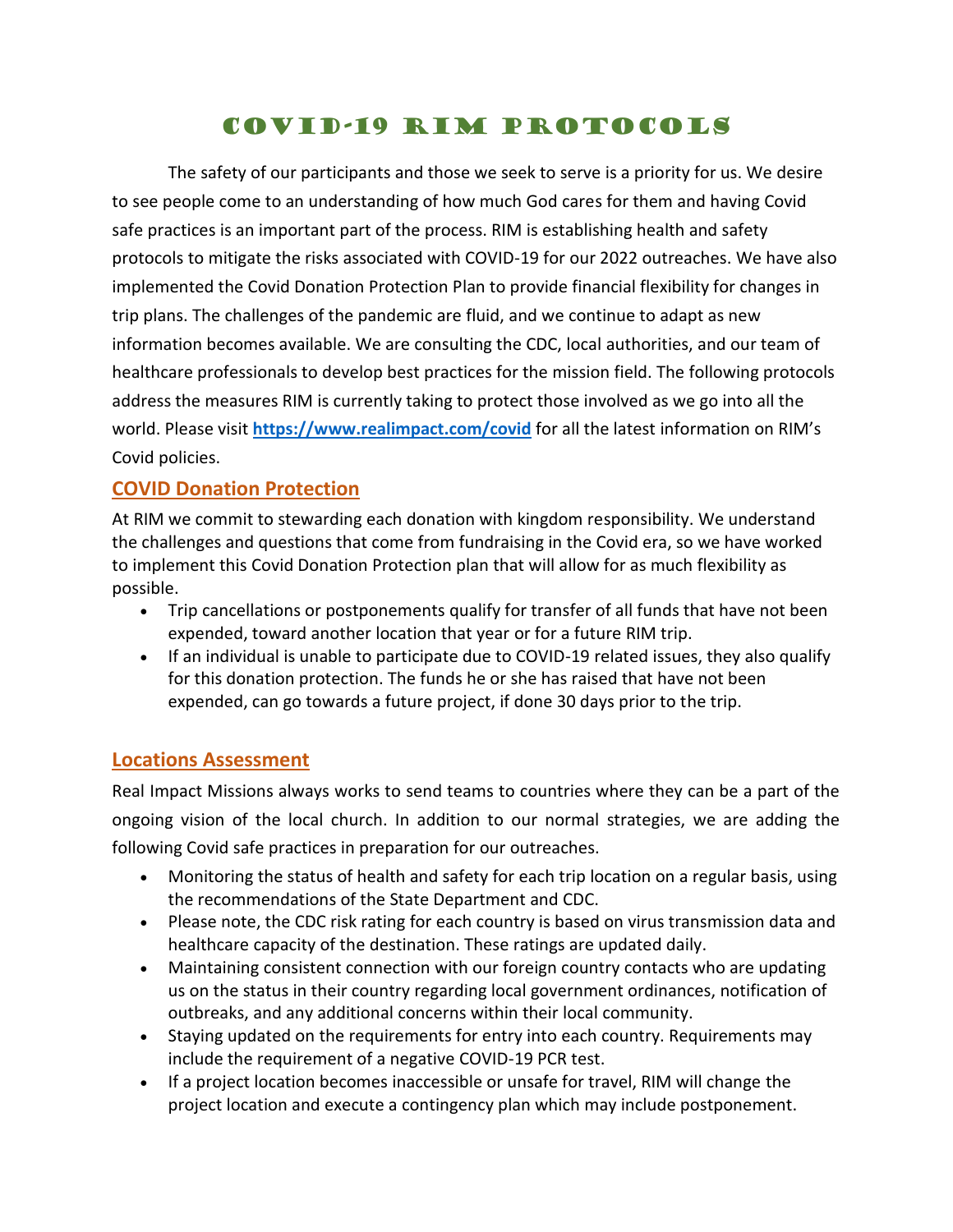• In the event where travel is not advisable to any realistic project location, the trip may be postponed until travel is safe.

## **Personal Assessment**

All participants are part of a team. We ask that everyone join us in the extra preparations required to keep our outreaches safe by following these Covid safe practices before the trip.

- We encourage anyone with preexisting conditions who are more susceptible to contracting the virus to not sign up for an outreach this year.
- Prior to their trip, individuals will be subject to a symptom screening and will need to take a COVID-19 PCR test 48-72 hours prior to departure. Local health departments should have testing locations provided on their website. Please call RIM for assistance.
- Team members are encouraged to quarantine as much as possible and follow Covid safe practices the final 2 weeks before travel.
- Each individual will commit to following the health and safety protocols put forth by RIM prior to and during their trip.
- Symptom Check form must be completed and sent to RIM the week before the trip in addition to the daily symptom check that will take place in country.

## **Symptom Check**

The symptom check form must be completed and sent to RIM the week before the trip in addition to the daily symptom check that will take place in country. The following will be symptoms and questions asked on the symptom check form.

Have you experienced any of the following?

- Fever or chills
- Cough
- Shortness of breath or difficulty breathing
- Fatigue
- Muscle or body aches
- Headache
- New loss of taste or smell
- Sore throat
- Congestion or runny nose
- Nausea or vomiting
- Diarrhea

In the last two weeks, did you care for or have close contact (within 6 feet of an infected person for at least 15 minutes) with someone with symptoms of COVID-19, tested for COVID-19, or diagnosed with COVID-19? According to the CDC, people with COVID-19 have had a wide range of symptoms reported – ranging from mild symptoms to severe illness. Symptoms may appear 2-14 days after exposure to the virus. Individuals with these symptoms should be tested.